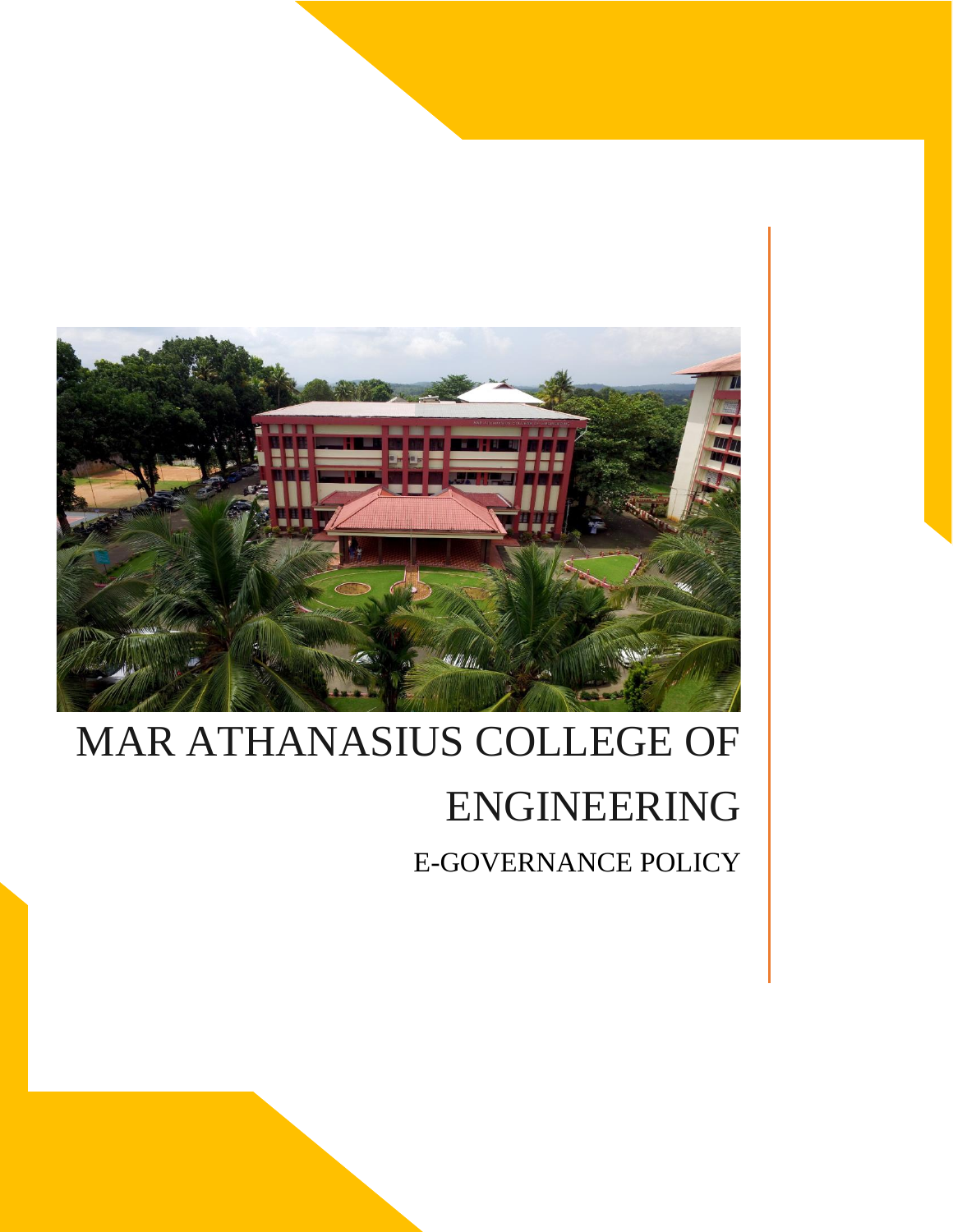## **E-GOVERNANCE POLICY**



## **VISION**

#### **EXCELLENCE IN EDUCATION THROUGH RESOURCE INTEGRATION**

### **MISSION**

**THE INSTITUTION IS COMMITTED TO TRANSFORM ITSELF INTO A CENTRE OF EXCELLENCE IN EDUCATION, UPHOLDING THE MOTTO "KNOWLEDGE IS POWER". THIS IS TO BE ACHIEVED BY IMPARTING QUALITY EDUCATION TO MOULD TECHNICALLY COMPETENT PROFESSIONALS WITH MORAL INTEGRITY, ETHICAL VALUES AND SOCIAL COMMITMENT AND BY PROMOTING INNOVATIVE ACTIVITIES IN THE THRUST AREAS EMERGING FROM TIME TO TIME.**

**MAR ATHANASIUS COLLEGE OF ENGINEERING KOTHAMANGALAM – 686 666, KERALA, INDIA.**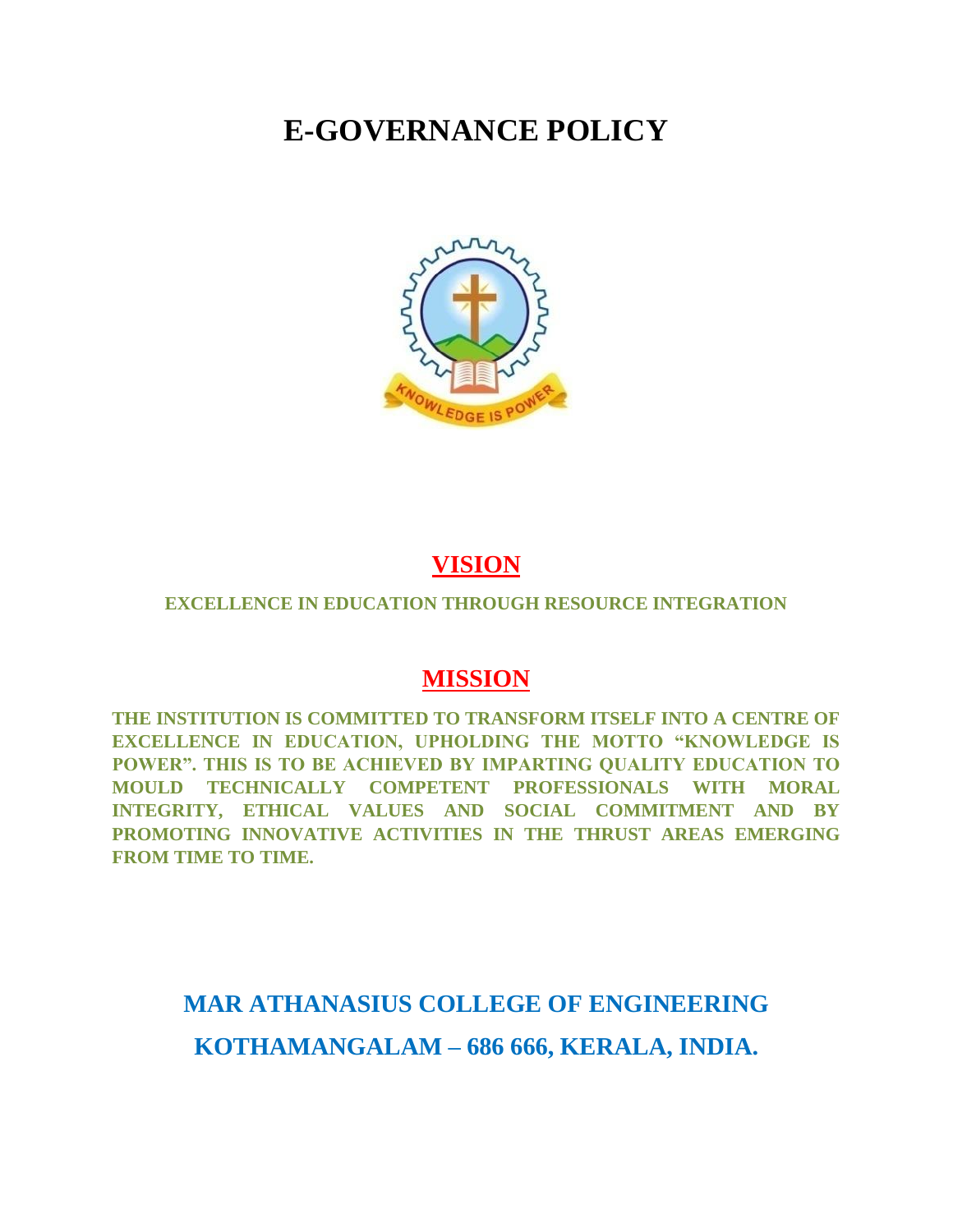## **E-GOVERNANCE POLICY**

## **Mar Athanasius College of Engineering Kothamangalam**

Information and Communication Technology has been a boon to academic institutions in the field of education, helping to streamline governance systems and maintain the quality of education. The ability to address new changes and adapt to the needs of the current situation is the definition of good governance. The college's management recognizes the importance of having an e- governance system in place to coordinate the college's administration as it grows into a well-known institution of higher learning. Having an e- governance system will aid in the integration of all of the institution's stakeholders as well as the automation of many functions. It will also add a layer of transparency to the process.

#### **Objectives:**

• Implementation of E-governance in all functioning of the institution in order to provide a simpler and efficient system of governance within the institution.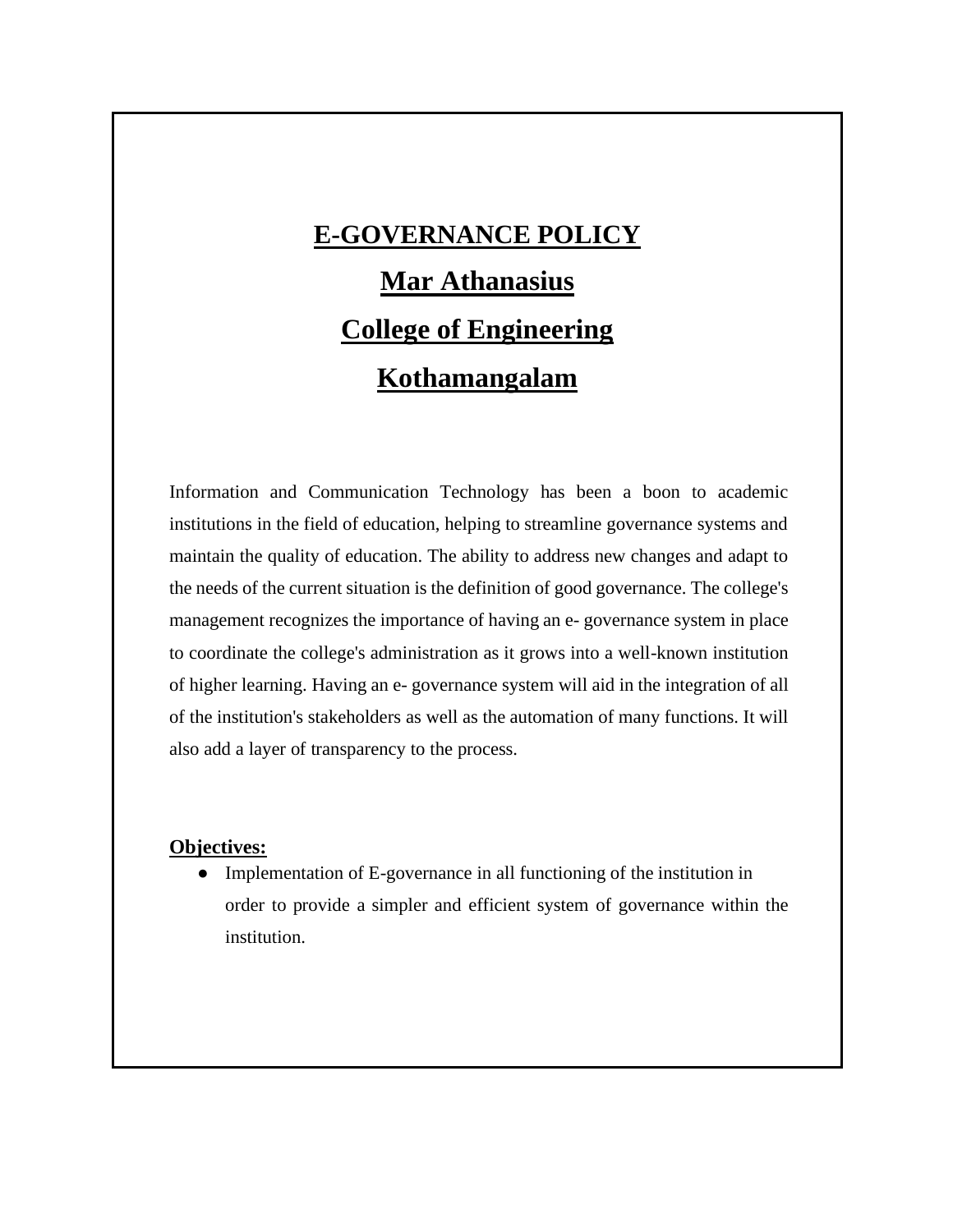- To promote transparency and accountability in all the functions of the college.
- To achieve and create a paperless environment in the college.
- To provide easy and quick access to information.
- To make campus Wi-Fi enabled.
- To make our Classrooms ICT Enabled having Desktops, Laptops, Smartboards, Projectors, etc. To establish a fully automated Library

#### **Policy:**

E-governance will be implemented in all elements of the college's operations, including the library, accounting, admissions, administration, and teaching. Every function is created and framed in such a way that it is transparent and accountable.

#### **Objectives of the Policy**

- 1. To implement e-governance in various administrative and academic functionalities of the institution
- 2. To create transparency in the functioning of the institution
- 3. To achieve efficiency in the teaching learning process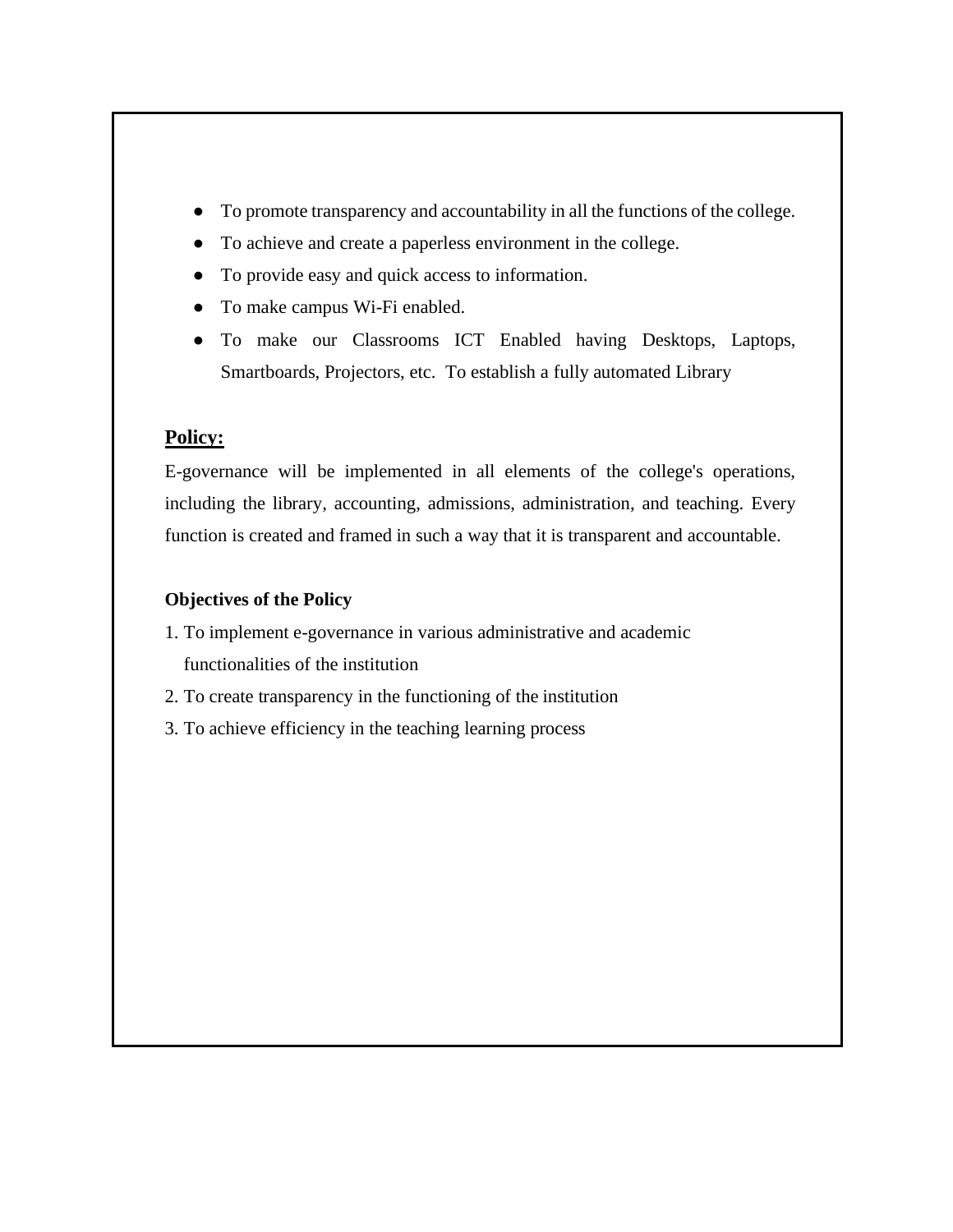#### **Procedure of Execution:**

Mar Athanasius College of Engineering (MACE) has designed an E- Governance Policy with the primary objective of implementing e-governance in various operations, transactions and services of the institution for better efficiency, transparency and accountability. This policy shall apply to the Administration, Finance and Accounts, Student Admission and Support and Examination sections of the institute.

#### **Operation:**

- 1. The management of MACE has the complete authority to select the vendors for e-governance according to the needs of the institution.
- 2. The management engages a number of vendors who offer advanced e-governance services.
- 3. The criteria for selection of the vendors/softwares include
	- user friendly interfaces
	- time saving and cost saving mechanisms which meet the requirements of the institution
- 4. The vendors will be able to exhibit and explain the unique aspects of their services.
- 5. Based on the inputs from various vendors and their terms of service provided, the management selects the vendor.
- 6. The institution's management signs a contract with the chosen vendor, which states that their services will be delivered to the institution for the specified period unless it is terminated early.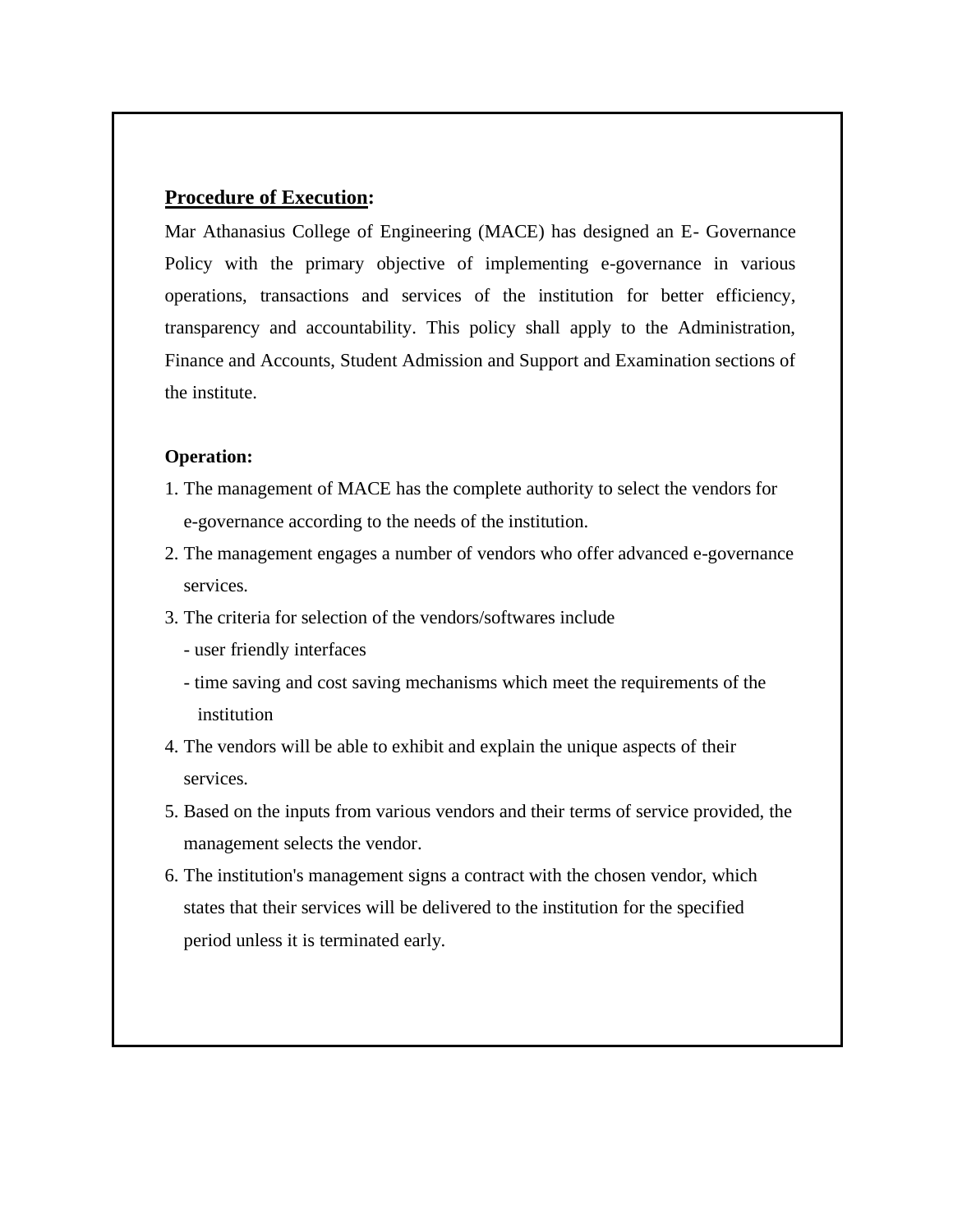#### **Application Fields:**

Areas in which e-governance is to be implemented:

- Website
- Student admission support
- Attendance
- Finance and accounts
- Library
- Administration
- Hostel Management

#### **Website:**

The website will serve as an information hub for the college, including all of its events, major announcements, and course offerings, among other things. The college will choose a different service provider/web designer for this reason. Administrative and teaching staff will receive training on how to make crucial website upgrades.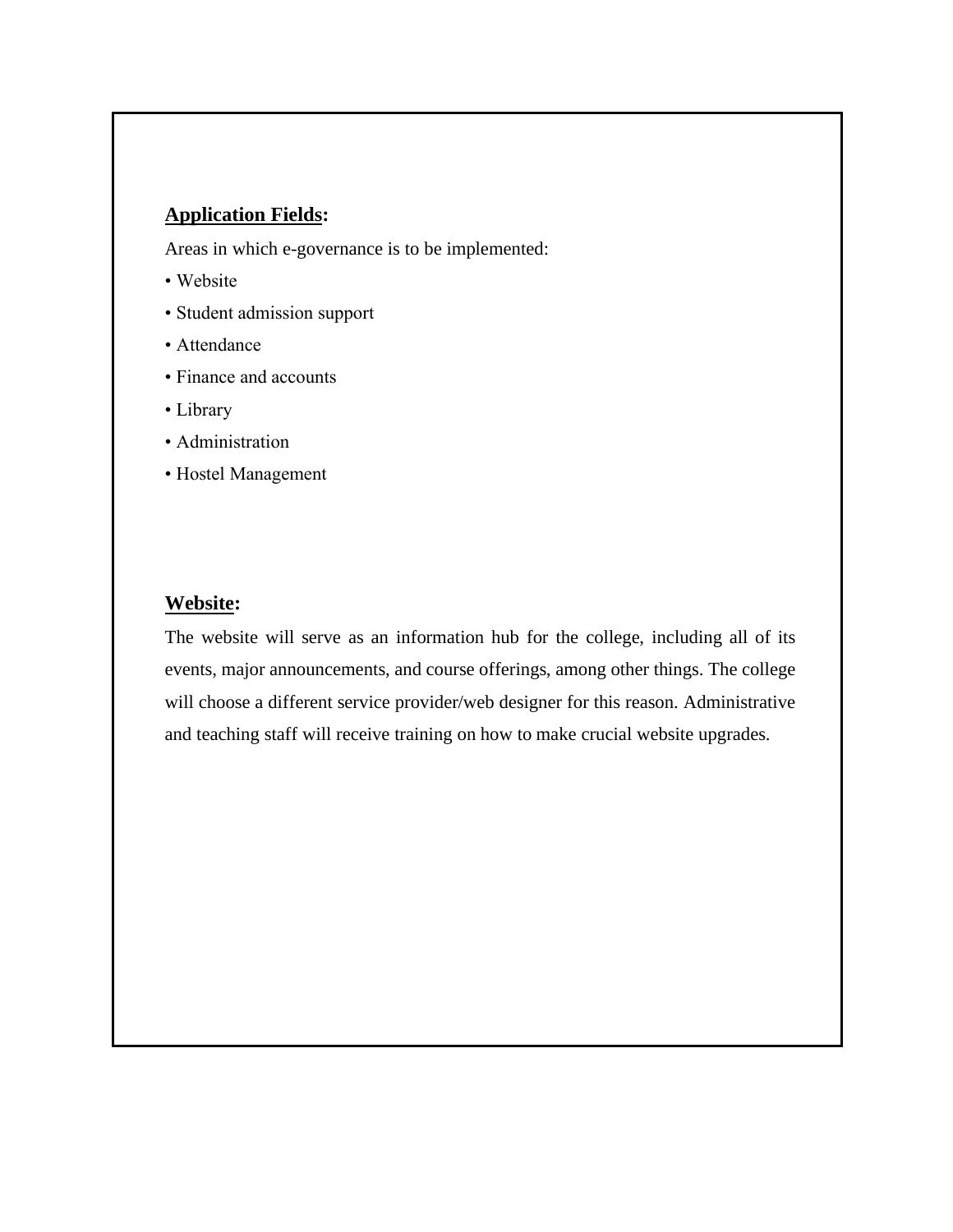For the administration of the college website, a Website Committee will be constituted. On a regular basis, the Committee will oversee the process of updating, maintaining, and operating the website. The Committee will also examine for any other website updates that are needed. The College strives to showcase its vibrant self and activeness through its website. All the important notifications have to go live on the website as and when they are released.

#### **Student Admission:**

The admissions process is conducted in an open and transparent manner, which is bolstered by the APJ Abdul Kalam Technological University ethical principles and rules. The trailhead to Mar Athanasius College of Engineering begins with the application for KEAM (Kerala Engineering Architecture Medical) Entrance Examination at their [official website](https://www.cee.kerala.gov.in/keam2021/). Then the students can choose their preferred colleges before the Allotment begins. The allotments are based on KEAM rank and other reservations. After each allotment, the students confirm their college selection and take admission in the allotted college onsite.

The admissions to first year BTech and MCA course is based on the ranks obtained in the State Entrance Examinations conducted by Commissioner of Entrance Examinations. Admissions to MTech aided courses are based on the rank list prepared by the DTE, Thiruvananthapuram. For all the above courses, 85% seats are admitted by the state Government and remaining 15% of the seats are filled by the management based on the ranks obtained in the list published by DTE.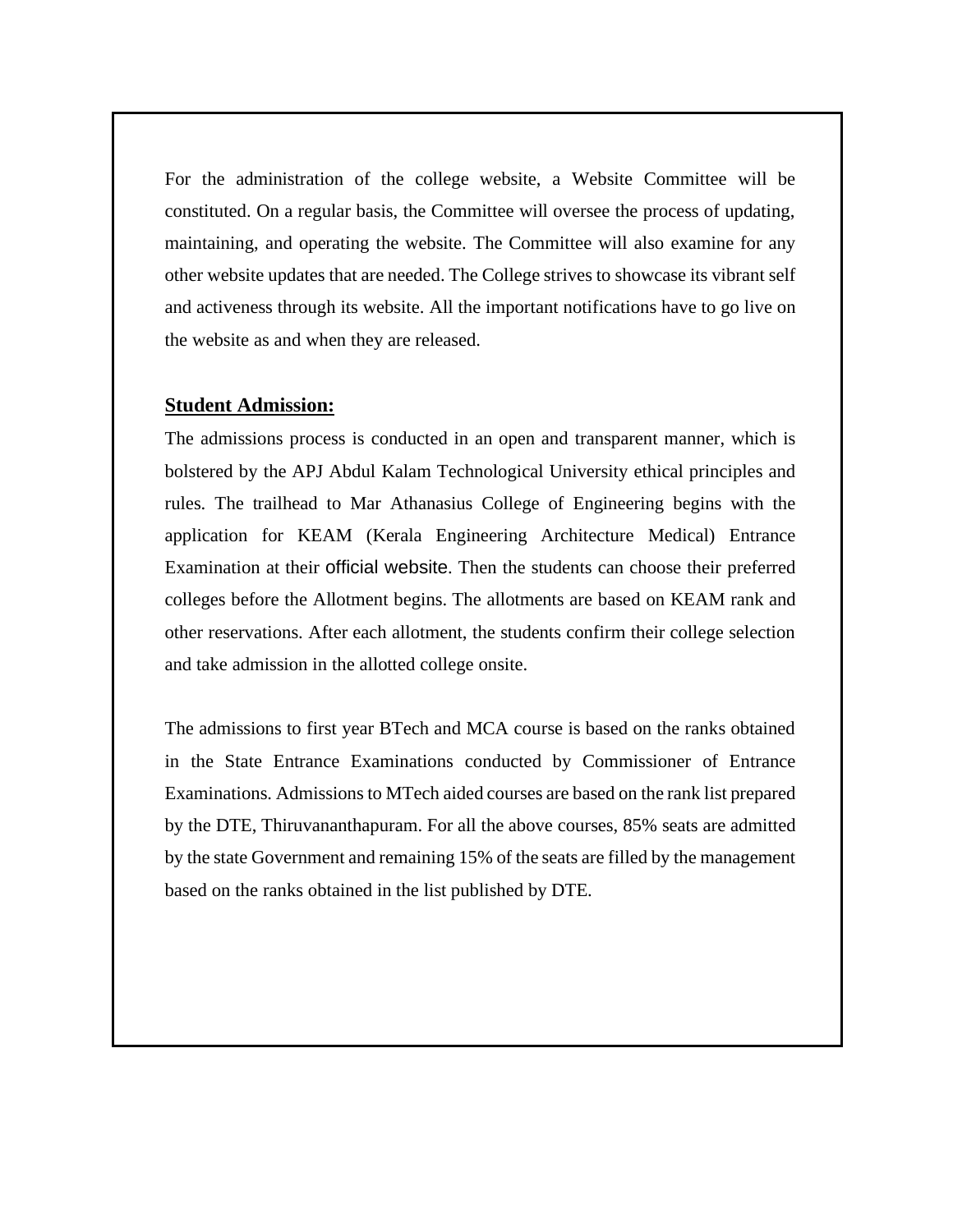Once the student has officially taken admission to the college, they have to register under KTU (APJ Abdul Kalam Technological University) in their [official portal.](https://app.ktu.edu.in/) After entering their personal information and academic details, each student receives a unique, permanent KTU Registration Number for the entire course of degree.

#### **Accounts:**

The accounts are managed by [Service and Payroll Administrative Repository for](https://www.spark.gov.in/webspark/)  [Kerala -](https://www.spark.gov.in/webspark/) Spark. It is an Integrated Personnel, Payroll and Accounts information system for all the Employees in Government of Kerala. The system caters to the Personnel Administration, Payroll and other Accounts activities of Government Establishments.

SPARK has the provision to trace service history, track records/bills/reports/orders etc. This system allots Permanent Employee Number (PEN) on registering the Service Book of the employee. Thereafter PEN will be the important code to identify the employee in the SPARK database. It will also record the details of loans, advances and other subscriptions like LIC, SLI, GIS, FBS etc. The system also includes a tool for computing the tax. Tax calculations are made for each employee based on his or her tax slab.

#### **Library:**

The College's academic success is maintained through keeping a well-stocked library. For the benefit of professors and students, the College will continue to expand its e-learning tools. The College should maintain a frequent subscription to new periodicals and publications. While subscribing to e-resources, teachers and students are asked for recommendations.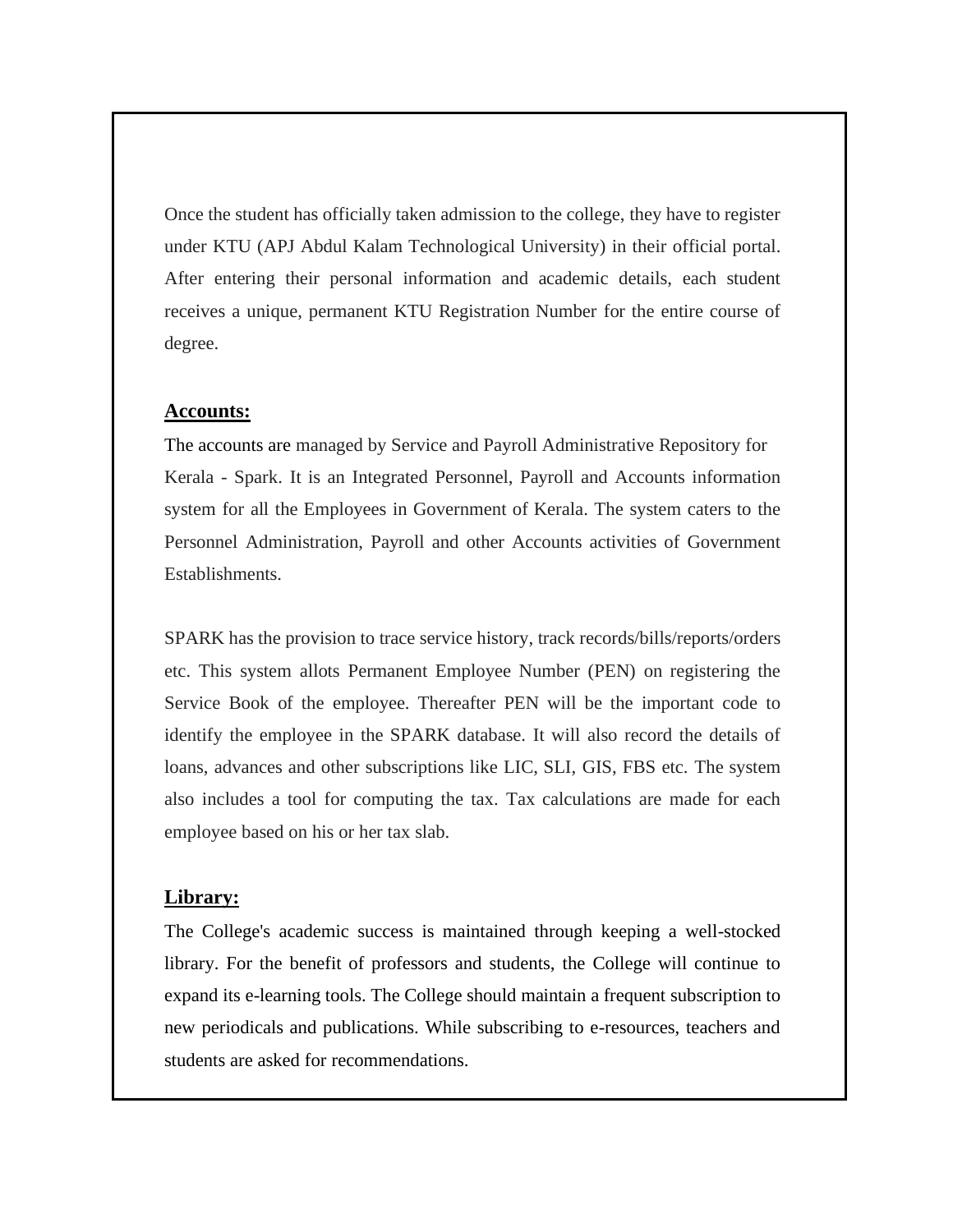Teachers can apply to get books by various authors for the subjects they teach in order to expand their knowledge base. The Library to install fully automated ILMS software which should have an easy to use- Graphical User Interface, unicode support with Multilingual Search and export facility for most reports.

The use of the software's Online Public Access Catalogue module to search library databases using selected phrases for information retrieval. The software's Circulation module should include all aspects of circulation, from building member records to printing warnings for overdue books. All database creation and maintenance tasks should be covered by the Database Maintenance module. To encourage students and teachers to do unique work, the Library should provide access to fully automated plagiarism detection software.

#### **Department Library:**

Each of MACE's fully fledged departments has its own department library in addition to the college library. It is made up of books on several fundamental disciplines and core subjects. Each book has barcodes put on it. As a result, book lending and retrieval are now fully automated. With their college ID cards, students may easily use these services.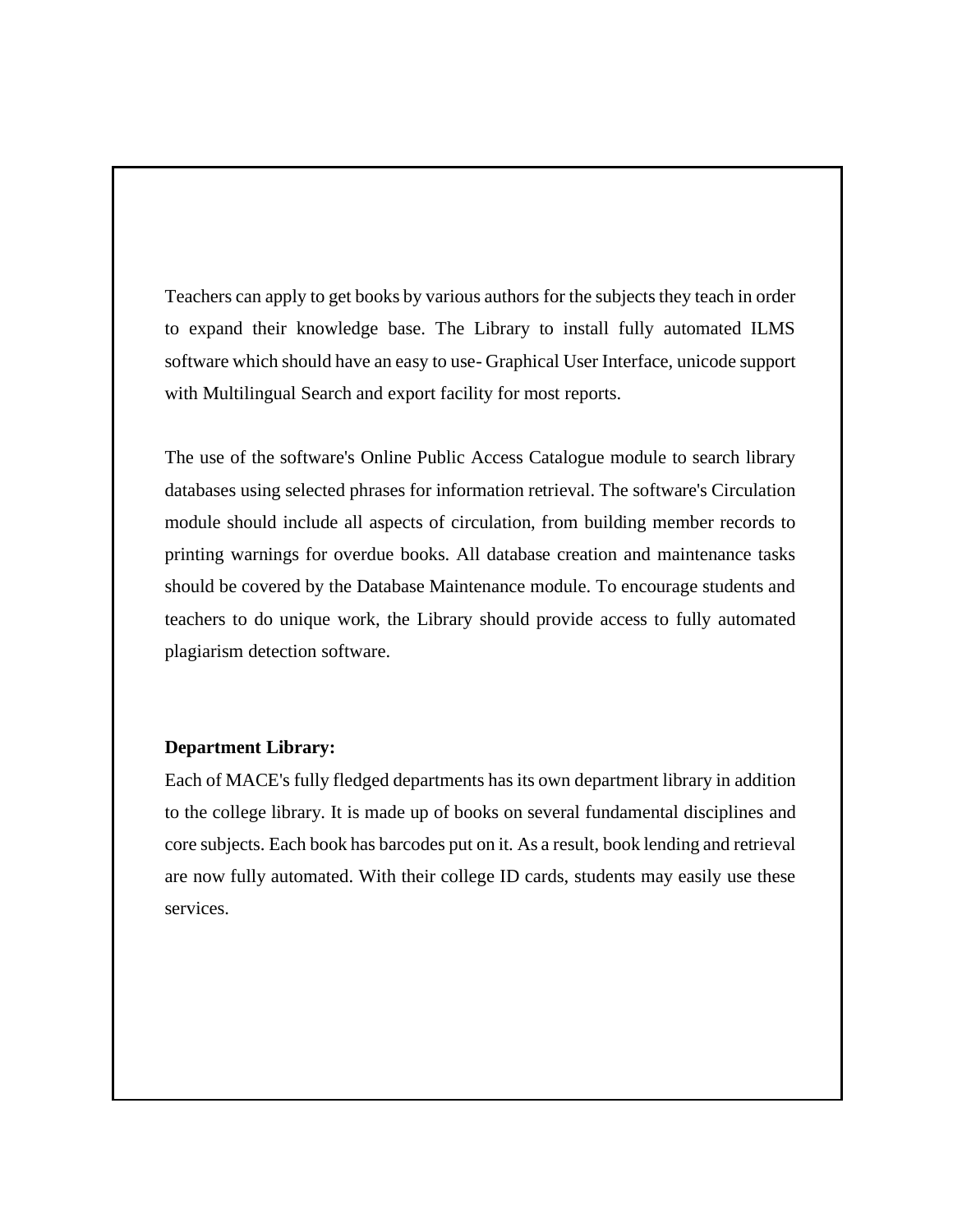#### **Administration:**

The college administration is made paperless in order to give a hassle-free, convenient, and smooth process. Students must be able to get the most out of online services. The college investigates the possibility of automating some of its administrative duties. To keep administrative staff up to date with new technologies, proper training and development are offered.

Etlab- E campus management system is being employed. It is a campus administration ERP developed by etuwa concepts. E-campus offers an integrated suite of software applications to automate the campus, giving it an edge in addressing all of the institution's administrative needs with a user-specific login system that gives each employee and student a unique login.

Administrative staff and teaching faculty can utilise it to record and manage attendance, internal assessments, and other things. To automatically calculate the Internal Assessment marks for attendance, Monthly Reports and Semester End Reports should be prepared.

The students could also check for their details as entered by the faculties. Inside, students can access information such as attendance, results, timetables, assignments, and other study tools.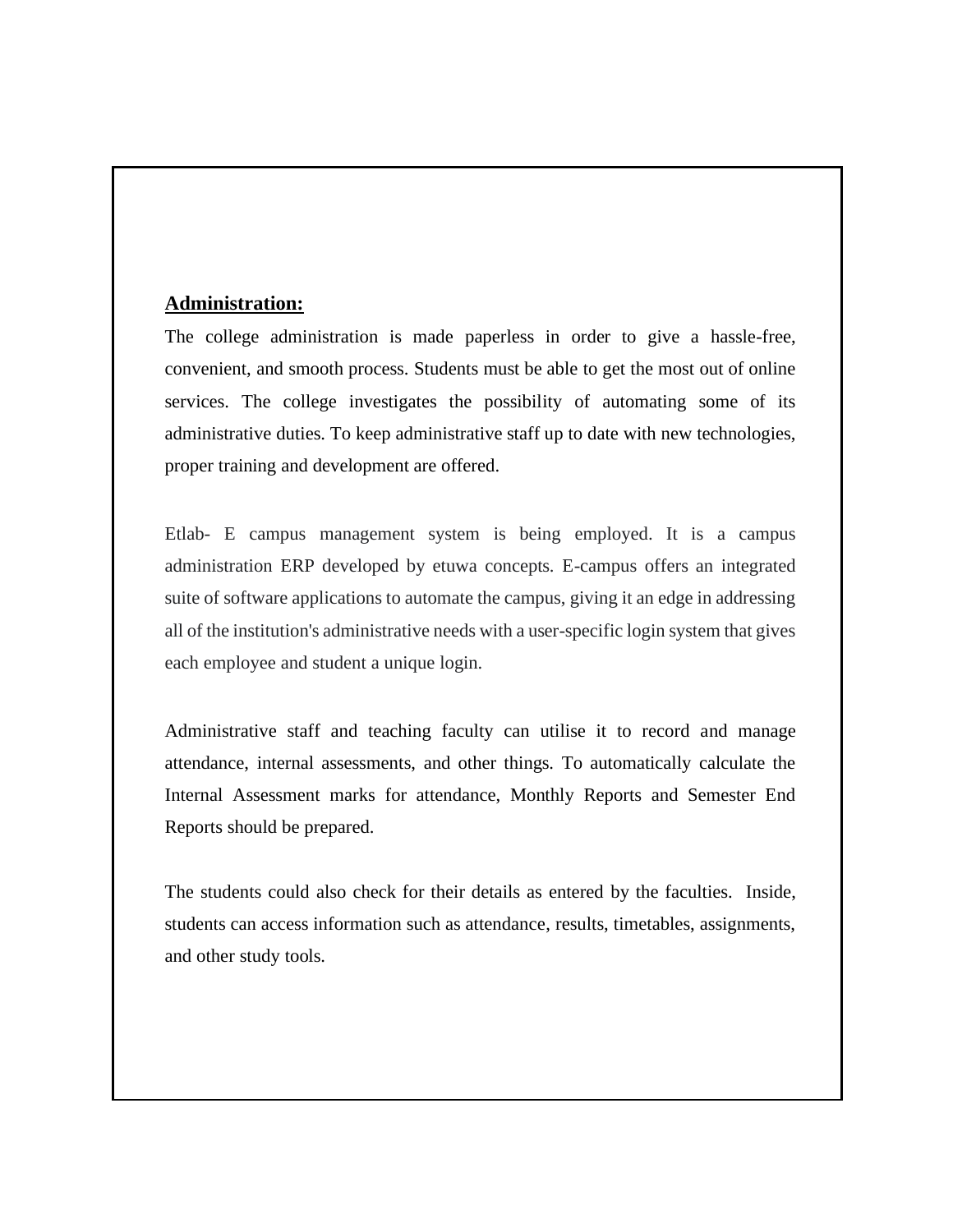#### **Leave Management:**

At MACE, a comprehensive in-house system for leave management is being built. Leave applications are processed without the use of paper in this system. The request for leave is sent to the Head of the Department, who will then forward it to the Principal. The leave is entered into the faculty register after the Principal approves it.

#### **Hostel Management:**

The administration system for the hostel is likewise computerized. The hostel mess is sophisticated. The only way to get into the mess is by scanning the QR code of the student ID card. This ensures that the hostel food is exclusively available to enrolled students and that no outsiders have access to it.

#### **Placement:**

Once the student reaches their pre-final year, they are eligible to participate in the Training & Placement Activities of MACE, under the college's TnP Cell. Each student registers in the [Training and Placement](https://tnpmace.com/) (TnP) Portal after entering their personal information and their academic records up to the semesters they have covered. Their details are then verified by the designated TnP Volunteers from each class. Once the registration is done, the students can apply for any placement related events & activities under 'Apply For Drive' depending on their eligibility.

During the entire duration of the course, from the time of admission till graduation, the students and faculty are aided by a centralized digital system for data handling and smooth flow of work.